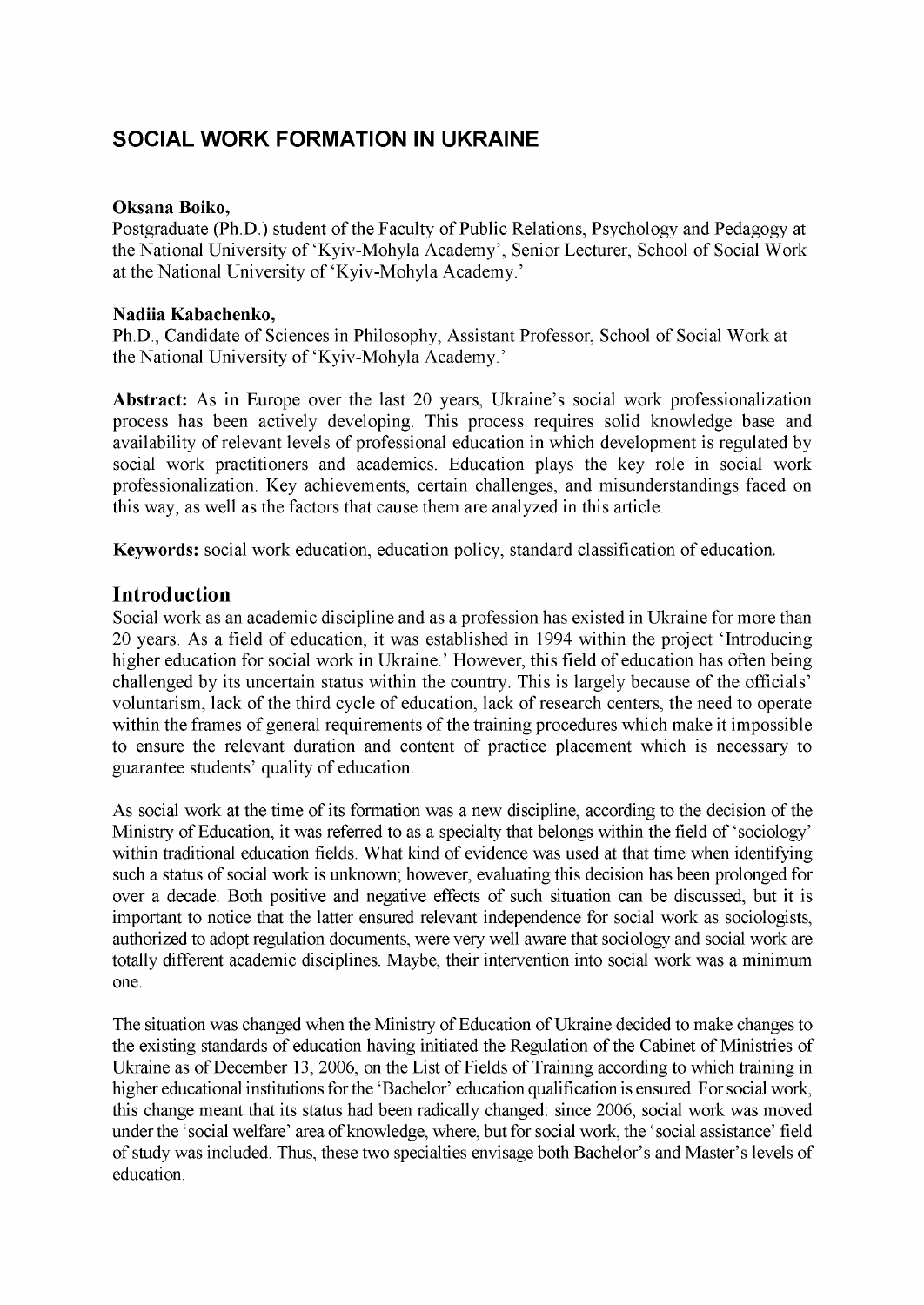#### BOIKO AND KABACHENKO

Social work educators put a lot of effort into changing the situation, as it did not correspond with the international practice and created additional challenges for higher educational institutions with new specialty licensing. Thus, for instance, the School of Social Work at the National University of 'Kyiv-Mohyla Academy,' which had been educating social workers since 1994, because of these new standards of education had to obtain the license again for this specialized field of education even though the change was simply about its renaming. The School of Social Work is engaged in cooperation within a wide network of international professional organizations (such as the International Association of Schools of Social Work, International Federation of Social Workers, the East - European Sub-Regional Association of Schools of Social Work), as well as it supports close partnership relations with colleagues from many universities in Europe and the USA (Anglia Ruskin University, Great Britain; University of Ljubljana, Slovenia; Sheffield Hallam University, Great Britain; Alice Solomon Hochsule in Berlin, Germany; Vilnius Pedagogical University, Lithuania, etc.). Thus, its lecturers and students were very much aware of the decisions' negative impact on the further development and shaping of social work.

The Ministry of Education explained the above changes by introducing in Ukraine the International Standard Classification of Education (ISCED), and the requests of professionals to the Ministry of Education were readdressed to the Ministry of Labour and Social Policy in Ukraine. The latter confirmed that ISCED (2011) 'for most of the countries is the basic qualification education standard.'

At the same time, in the International Standard Classification of Education (ISCED), it was stated that it was developed by the UNESCO Institute for Statistics *'not for identifying* specialties or levels of education, but purely for statistical research, which ensures relevant *cross-national comparability of data about education systems.* This note is a principal one as it contradicts the Ministry officials' affirmation that the ISCED in many countries is a basic document used to identify qualification education standards. Therefore, the level of awareness across the Ministry management staff on the content of the above international document and its purpose is questionable.

The logic of the ISCED authors can be understood as when speaking about the statistical data social work can refer to 'social welfare' or 'health care' as it is related to different types of social services most of which are provided within the social welfare and health care systems. However, here it is necessary to consider the specifics of social work, which significantly depend on the specific context of each country. In Western countries, there are large numbers of social workers engaged in health care hospital work, along with various medical programs, whereas in Ukraine such practice is lacking. The Ministry of Health Care requires exclusively medical education from the staff of health care institutions, and positions of social workers are not foreseen in staffing levels. Thus, it is difficult to apply the ISCED classification to Ukrainian social work.

Special consideration is needed by the other field of education  $-$  'social assistance' (the field of education code 6.130101), adopted by the Regulation of the Cabinet of Ministries of Ukraine as of December 13, 2006. This field as well as social work belongs to the 'social assistance' area of knowledge. According to Ukrainian legislation, social assistance concerns material aid that is provided to people in difficult life circumstances. Thus, social assistance education at the Master's level entails at least a surprise; however, that does not prevent it from existing in Ukraine during the last several years and in fact to duplicate social work curriculums. Also, it is worth noting that in the international practice there is no such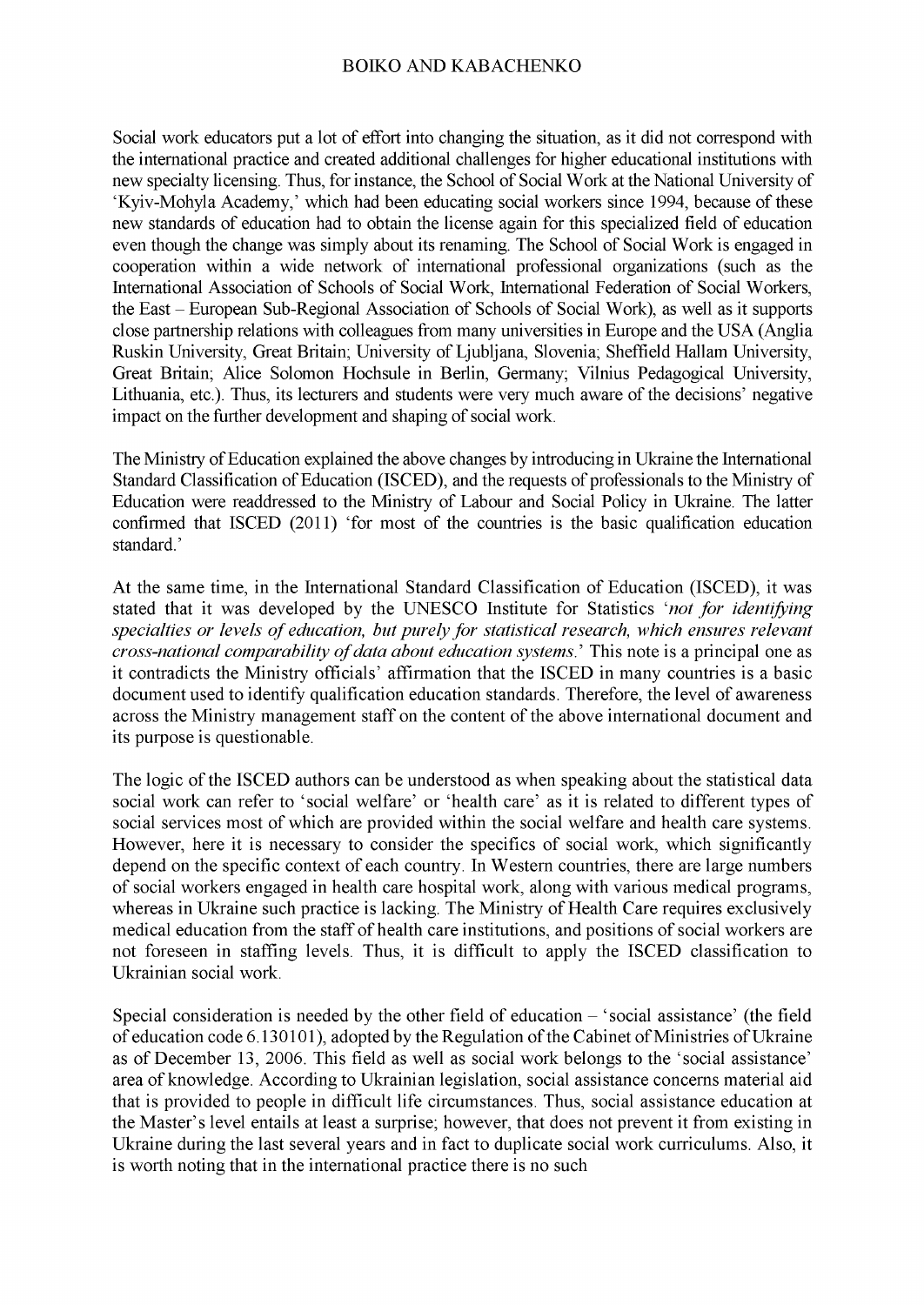specialty or field of training (at least the authors of the article and their colleagues were not able to find it). The ISCED lacks this field, too.

To analyze the situation, there is a need to answer two questions: 'What kind of evidence do the officials of the Ministry of Education use while making such decisions?' and 'What kind of evidence should they be guided by?' The authors have the answer for the second question, and it concerns the fact that social work as an academic discipline and profession has its own old world traditions. The core documents that identify its development have been developed a long time ago and are known within the professional community, except for Ukrainian officials. The key organizations related to social work are the following:

- The International Federation of Social Workers (IFSW) the world federation of national organizations of social workers from 90 countries which represents over 750 000 social workers [1];
- The International Council on Social Welfare (ICSW) global non-governmental organization with the membership of tens of thousands of organizations from all over the world, which are actively engaged in programs to assist social welfare, social development, and social justice [2];
- The International Association of Schools of Social Work (IASSW) the international community of schools of social work and social work educators which supports quality education provision, social work theory and practice research, management of social institutions and building social policy. IASSW represents two thousands schools of social work from across the world [3].

The above three international organizations were established in 1928 and during the decades hold official consultative status with the Economic and Social Council of the United Nations Organization and with the other UN structures and relevant organizations.

It seems that it is much easier and more natural to explore the experience and practice of the Western social work education system that Ukraine intends to become a part of after its joining the Bologna system. Social work has existed for more than a century and it has been taught at leading universities for decades. According to the classification adopted by the European Union (EU Subject Area Codes), social work belongs to the social sciences (Code 14). Political Science, Sociology, Economic Sciences, Behavior Sciences, Psychology, etc., belong here too. The social work code in this list is 14.5. More branched classification of social sciences is used in Canada, and it includes generalist social work, gerontology, child and youth care, probation, etc.

Almost a decade ago, the 'Global Standards for the Social Work Education and Training' [4] were adopted where the standards for curriculum are described, including practice placement, standards for basic curriculum, standards for the teaching staff, etc., which have been translated into Ukrainian by one of this articles authors and disseminated across the professional community.

Social work, according to the definition adopted in July 2014 by the International Association of Schools of Social Work and International Federation of Social Workers is 'a practice-based profession and an academic discipline that promotes social change and development, social cohesion, and the empowerment and liberation of people. Principles of social justice, human rights, collective responsibility and respect for diversities are central to social work. Underpinned by theories of social work, social sciences, humanities and indigenous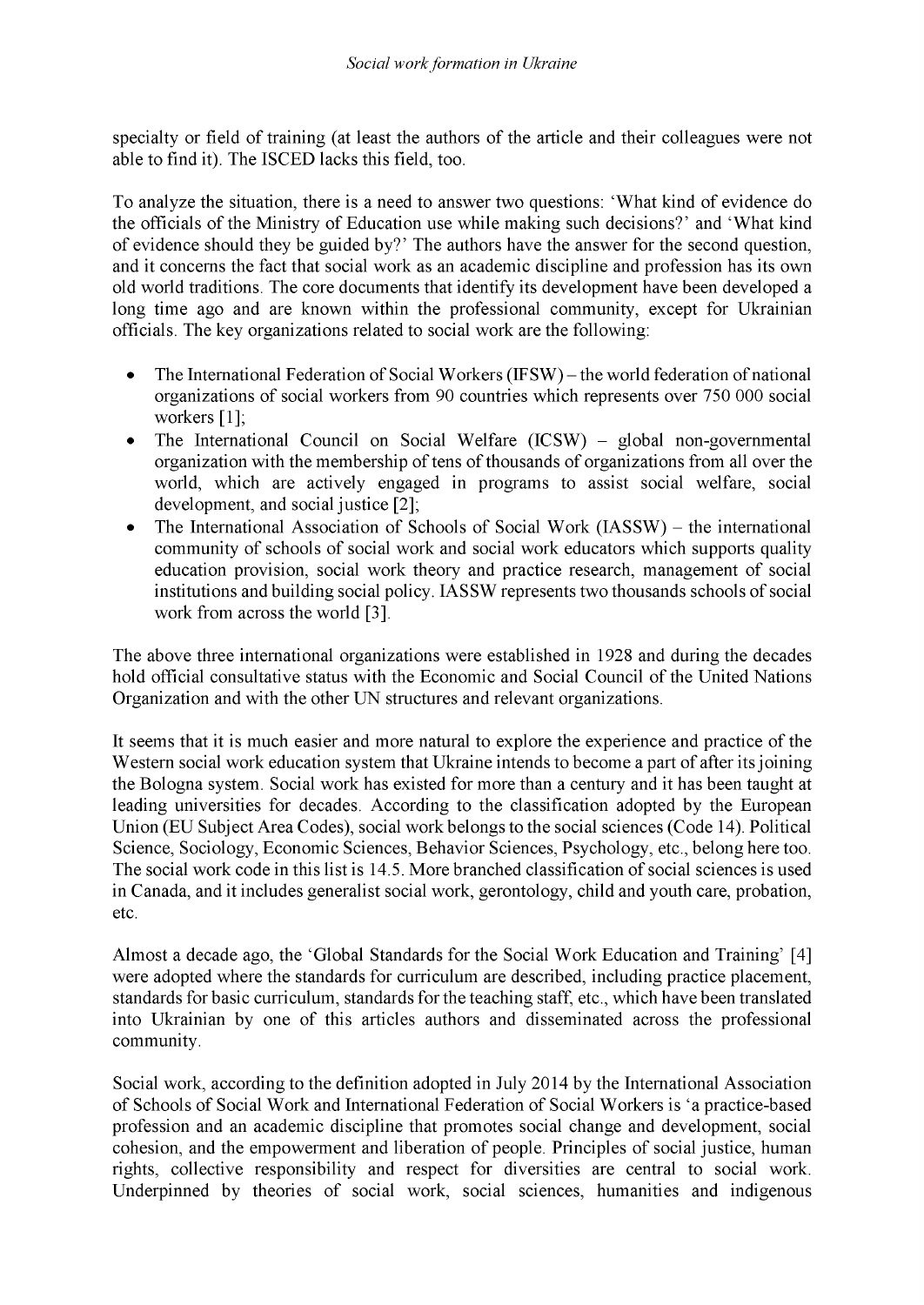#### BOIKO AND KABACHENKO

knowledge, social work engages people and structures to address life challenges and enhance wellbeing' [5].

In the case of Ukraine, the local definition of social work not only has nothing to do with the above but it also contradicts even simple logic. According to the Law of Ukraine On Social Work with Families, Children and Youth, "*social work* <... > - an activity of authorized bodies, *enterprises, organizations and institutions which implement social work <...>, as well as social work professionals and volunteers which is aimed at social supportfor families, children and youth, ensuring their rights and freedom, improving quality of life, addressing needs and interests"* [6]. This definition has at least two contradictory statements on social work. First, social work is a professional activity, and not an activity conducted by volunteers. Second, the key place in social work structure is taken by the very needs of clients, people in difficult life circumstances, and not 'addressing their interests.' The term 'vital activity' is unsuitable as in social work, as a rule, they speak about 'quality of life.'

In addition, the Law includes some odd definitions of types of social work: social prevention, social rehabilitation, and social maintenance. This is not similar to the way social work is viewed by the authors of another key document for social work - "The Global Agenda for Social Work and Social Development: Commitments to Actions" - where it is mentioned that in 2012 - 2016 social work should be focused on such areas as [7]:

- promoting social and economic equalities;
- promoting the dignity and worth of peoples;
- working toward environmental sustainability;
- strengthening recognition of the importance of human relationships.

The challenges of social work education obviously have a direct impact on its practice, as they result in the adopting at the national level of legal documents of poor quality. The latter, in its turn, intensifies confusion and has a negative impact on the authority of social work, creating barriers and threats to its development.

In terms of context of social work and its structural organization in practice, most social workers (holders of a diploma) are employed at Territorial Centres for single disabled citizens functioning in most cities of Ukraine and Centres for Social Services for Family, Children, and Youth. The goal of the first is to help elderly people and people with disabilities. The second type of institution is identified as a special institution ensuring social work with families, children, and youth, which are in difficult life circumstances and in need of outside assistance, and the professionals from social pedagogy's area predominantly work there. Thus, they understand the meaning of social work in a different way. Also, there is the All-Ukrainian League of Social Workers in Ukraine. However, its goal concern "assisting in uniting people despite citizenship and place of accommodation to assist social work with children, families and youth" [8].

The interest in social work has significantly grown in relation to the military events in Ukraine. There are 1.2 million internally displaced people (or 892,161 families from Donbas Region and Crimea) officially registered while in reality, their number might be much higher. Many of these people are in need of a needs assessment, support, and intervention by social workers, and thus, the government has recently considered a plan for creating new workplaces for 1500 social workers in the most critical regions. At the same time, in most Territorial Centres, the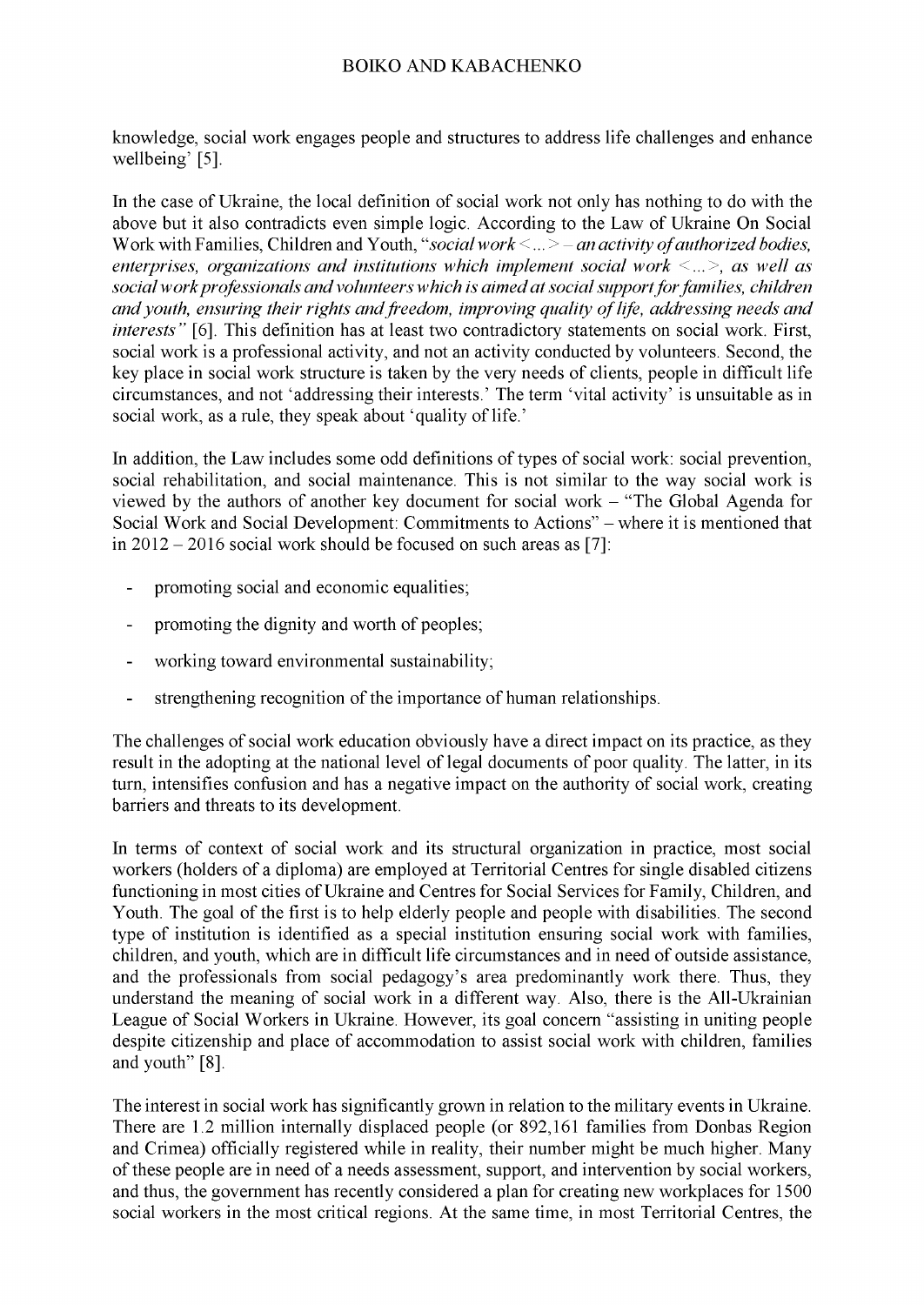number of home care assistants (a position that envisages service provision on individual care and housing) is reduced, as local budgets do not have the funds to support services. Therefore, it is difficult for social work practitioners to have an impact on legislation that identifies the tasks and regulates social work. It is obvious that a leading role should be played by social work academics, who have more knowledge and experience in international social work, opportunities for lobbying necessary changes, etc.

In autumn of 2013, UNESCO reviewed the International Standard Classification of Education and suggested its amended variant. The latter includes the area of knowledge 'Health and Welfare,' with the code 09, and the column 'specification' includes the field of education 'social work and counseling' with the code 0923 [9].

While considering the appeals of the lecturers of the School of Social Work at the National University of 'Kyiv-Mohyla Academy' and of a range of other academics from Kyiv universities, the Ukrainian Ministry of Education in 2015 at last addressed the new changes in the International Standard Classification of Education and took into consideration the relevant information placed on the official European Commission website, where the relevant electronic system was created for matching international and European standard classifications of education. Social work is represented there both according to the ISCED and the European classification: 0923: Social work and counselling  $(14.5 - 762)$  [10].

As a result, starting from the  $2016 - 2017$  academic year, social work in Ukraine has been identified as a separate area of knowledge that has two fields of education – 'social work' and 'social welfare.' Both of them envisage two levels of education: Bachelor and Master. These are positive changes that will assist with integration of social work into the European education area, and that will have a positive impact on the field's status within the country. At the same time, in the new classification social pedagogy has disappeared, as it is practically not represented in the European universities. As in Ukraine, approximately half of faculties were faculties of social pedagogy and social work training mainly social pedagogues; it is obvious that they will have to switch to now training social workers. This change will have a rather negative impact on the quality of social work education as most lecturers have their basic degree and an academic degree in pedagogy.

While taking the above into consideration, it is an urgent and actual issue to create the third cycle of education in social work. At present, in Ukraine, there is no officially approved education program for the highest level of education in social work. At the same time, within the pilot experiment of the Ministry of Education and Science of Ukraine, in 2008 at the base of the National University of 'Kyiv-Mohyla Academy' (NaUKMA) there was a program created aimed at establishing the third cycle of education according to the European approaches. With this goal, there was the Doctoral School created - academic and research division of NaUKMA, which ensures training academic-pedagogical and research staff of the highest qualification within aspirantura and doctorantura (postgraduate training), as well as via creating structural doctoral (Ph.D.) programs. This program's formation was preceded by prolonged exploration of different countries experience, specifically Great Britain. However, despite this, in the process of this division's functioning there were a number of issues arising out of 'mounting' the third cycle of education (Ph.D.) into the Ukrainian education system, a situation that was analyzed by local researchers Morenets, V., (2010), Kabachenko, N., & Boyko, O., (2010) [11 ; 12].

### **Conclusion:**

To summarize, the conclusions can be made that for the education policy aimed at further social work development and professionalization, it is important: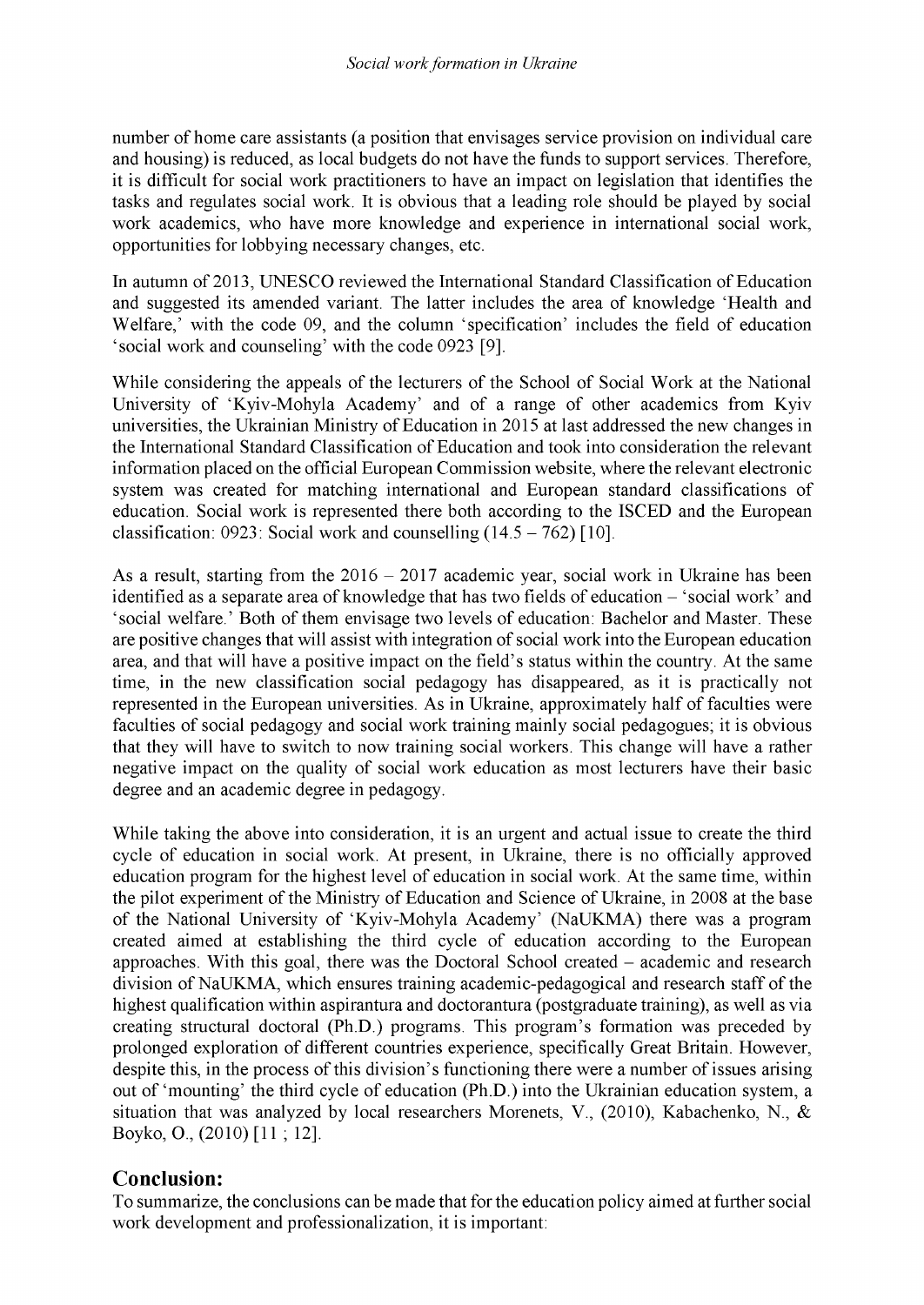- to identify who and what role plays in the formation of the social work education strategy and concept, as the present practice allows education officials to approve independent decisions on relevant specialty while being guided exclusively by personal, often insufficient knowledge and limited understanding;
- to be based upon existing international standards while forming relevant legal regulation for social work education, specifically the Area standards, organization, and conducting practice placements;
- to take into consideration the specific provision for academic discipline: lack of lecturers with the academic degrees and ranks, limited experience in social work, nonunderstanding of its core by most of the officials authorized to approve relevant decisions in the Ministry of Social Policy (the evidence for the latter is an interpretation of the subject of social workers' activities and the content of social work within the Law of Ukraine On Social Work with Families, Children and Youth and the Law of Ukraine on Social Services);
- to reach agreement with the Ministry of Justice, a concept counteracting the use of new notions and definitions that are lacking in acting laws of Ukraine. Such counteraction is a sufficient barrier to social work development as a profession, as it does not allow legalizing its innovation practices (an example can be the notion of 'supervision' which is a component of both social work practice and education process);
- to strengthen the role of the academic community, which since the time social work has arisen in Ukraine has played a key role in its institutionalization and development;
- to initiate and to support relevant research aimed at exploring the national experience of social work education development and understanding of it specifically; to consider these research outcomes during the decision-making process on the further development of discipline. The latter has special importance within the process of reforming education in Ukraine as it allows for a better understanding of the stakeholders' professional interests, as well as those of the academic community.

## **References**

- 1. *International Federation of Social Workers*. Retrieved from [www.ifsw.org.](http://www.ifsw.org/)
- 2. *International Council on Social Welfare.* Retrieved from [www.icsw.org.](http://www.icsw.org/)
- 3. *International Association of Schools of Social Work*. Retrieved from [www.iassw](http://www.iassw-aiets.org/)[aiets.org.](http://www.iassw-aiets.org/)
- 4. *The Global Standards for Social Work Education and Training.* Retrieved from [http://www.iassw-aiets.org/global-standards-for-social-work-education-and-training.](http://www.iassw-aiets.org/global-standards-for-social-work-education-and-training)
- 5. *Update on the review of the Global Definition of Social Work.* Retrieved from [http://ifsw.org/news/update-on-the-review-of-the-global-definition-of-social-work/.](http://ifsw.org/news/update-on-the-review-of-the-global-definition-of-social-work/)
- 6. *The Law of Ukraine On Social Work with Families, Children and Youth.* Retrieved from [http://zakon4.rada.gov.ua/laws/show/2558-14.](http://zakon4.rada.gov.ua/laws/show/2558-14)
- 7. *The Global Agenda for Social Work and Social Development: Commitment to Actions.* Retrieved from [http://cdn.ifsw.org/assets/globalagenda2012.pdf.](http://cdn.ifsw.org/assets/globalagenda2012.pdf)
- 8. *The Statute of the All-Ukrainian League of Social Workers in Ukraine.* Retrieved from [http://ligasocial.org.ua/index.php/2013-08-30-00-00-14/statute/2013-10-04-12-26-24.](http://ligasocial.org.ua/index.php/2013-08-30-00-00-14/statute/2013-10-04-12-26-24)
- 9. *The 2013 International Standard Classification of Education*. Retrieved from [http://www.uis.unesco.org/Education/Documents/isced-fos-consultation-draft-2013](http://www.uis.unesco.org/Education/Documents/isced-fos-consultation-draft-2013-en.pdf) [en.pdf.](http://www.uis.unesco.org/Education/Documents/isced-fos-consultation-draft-2013-en.pdf)
- 10. *International Standard Classification of Education. Fields of Education and Training.* The ISCED-F 2013 search tool. Retrieved from [http://ec.europa.eu/education/tools/isced-f en.htm.](http://ec.europa.eu/education/tools/isced-f_en.htm)